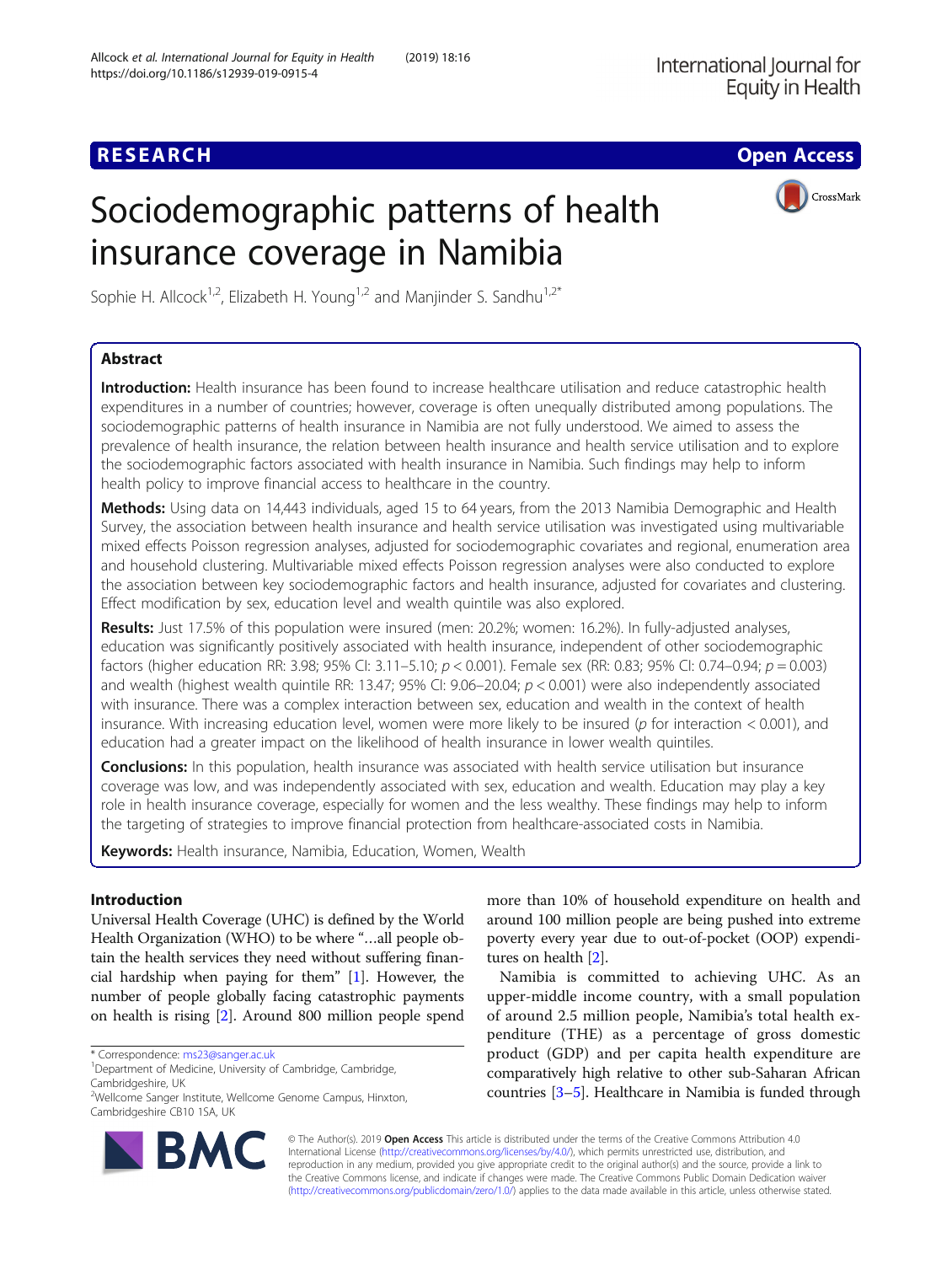Government funding, prepaid private expenditure, OOP expenditure and donor funding [[4](#page-9-0)]. In 2014/15, 64% of THE was provided by the Namibian Government, which equated to around 13% of government expenditure for the fiscal year [\[4\]](#page-9-0). Additionally, household expenditures on health fall well below the level indicative of catastrophic health expenditures [\[6\]](#page-9-0). However, despite its strong financial position, Namibia may still face challenges to achieving UHC. Namibia experiences substantial wealth inequality across the population [\[7](#page-9-0)], which may affect the ability of individuals and households to afford healthcare [[8\]](#page-9-0). Additionally, THE is unevenly distributed, with 36% of THE providing health insurance that covers less than one fifth of the population  $[4]$ . Given these inequities in health financing in Namibia, additional financial resources may be needed to realise UHC [\[4](#page-9-0)].

Health insurance and other pre-financing mechanisms have been identified as important components of UHC strategies [\[9](#page-9-0)–[12\]](#page-10-0). Health insurance has been associated with health-seeking behaviour across sub-Saharan Africa (SSA) and has been found to reduce OOP expenditures, catastrophic spending on health, financial barriers to healthcare, and to protect against poverty in a number of developing countries [[13](#page-10-0)–[22\]](#page-10-0). In Namibia, health insurance has been associated with cancer screening [[23](#page-10-0)– [25\]](#page-10-0), timely antenatal care visits and skilled attendance at birth [[26](#page-10-0), [27\]](#page-10-0), as well as reductions in the economic consequences of HIV-associated health costs [\[28](#page-10-0)]. However, the impact of health insurance on health-seeking behaviour more broadly is less well understood in the country. In addition to understanding the coverage of health insurance in a population, it is also important to assess equity in health insurance coverage. Inequalities in Namibia, such as the country's high income inequality, notable unemployment rate and variable access to and completion of education [\[7](#page-9-0), [29](#page-10-0)–[31](#page-10-0)], may directly or indirectly impact upon the ability of households to afford healthcare or health insurance. Wealth and education have been widely associated with having insurance in other settings [[32](#page-10-0)–[38\]](#page-10-0); by comparison, the sociodemographic factors associated with health insurance in Namibia have not been well described.

As health insurance is one strategy that could help to achieve UHC, it will be important to assess equity in health insurance coverage across different sociodemographic groups. A better understanding of the sociodemographic factors that are associated with health insurance coverage may help to inform the design and implementation of strategies to improve financial protection from healthcare-associated costs. As such, we first aimed to investigate the relation between health insurance and health service utilisation, and secondly to explore the coverage of health insurance and the demographic factors associated with health insurance

in Namibia, using data from the 2013 Namibia Demographic and Health Survey (DHS).

# Methods

# Data sources

To understand the distribution and determinants of health insurance and health service utilisation on a national scale, we used data from the 2013 Namibia DHS. The methods of the 2013 Namibia DHS are described in detail elsewhere [[39](#page-10-0)]. In summary, the DHS included three surveys: the Household Questionnaire, Woman's Questionnaire and Man's Questionnaire. Through these surveys, data were collected on 9849 households and 41,646 household members, including in-depth individual data on  $10,018$  women and  $4481$  men  $[39]$  $[39]$ . The sampling strategy was a two-stage stratified sample design, where stage one involved the selection of enumeration areas (EAs) using stratified proportional size selection [[39\]](#page-10-0). Stage two constituted the random selection of around 20 households within each of the selected EAs [[39\]](#page-10-0). Survey responses were high at over 90% for the Household and Woman's Questionnaires and 85% for the Man's Questionnaire [[39](#page-10-0)].

The DHS data are useful for understanding the determinants of health insurance due to the extensive data collected on sociodemographic factors as well as health insurance coverage and health-seeking behaviour (including inpatient and outpatient care). Questions related to health insurance were asked as part of the Woman's and Man's Questionnaires. Individuals were asked if they were covered by health insurance and, if so, what type of health insurance they were covered by [[39](#page-10-0)]. Questions related to inpatient and outpatient care seeking were asked to the respondent who answered the Household Questionnaire and included information about the reason for seeking healthcare, the number of visits and the cost of the care.

Education level reflects the highest level of education attended [\[40](#page-10-0)], but does not necessarily mean that the level of education was completed. The wealth quintile variable is based on a wealth index factor score, generated using principal components analysis, which was derived from data collected pertaining to household assets, house-hold construction materials and sanitation facilities [[40](#page-10-0), [41](#page-10-0)]. Therefore, wealth quintile is a household-level factor, not an individual factor.

# Statistical analyses

All analyses were carried out using Stata 14 software package (StataCorp: College Station, TX, USA). The Household, Woman's and Man's datasets were merged and data were cleaned. A subset of 14,443 individuals (9985 women and 4458 men) with information on age, sex, education level, occupation, wealth, residence type, region, marital status and health insurance were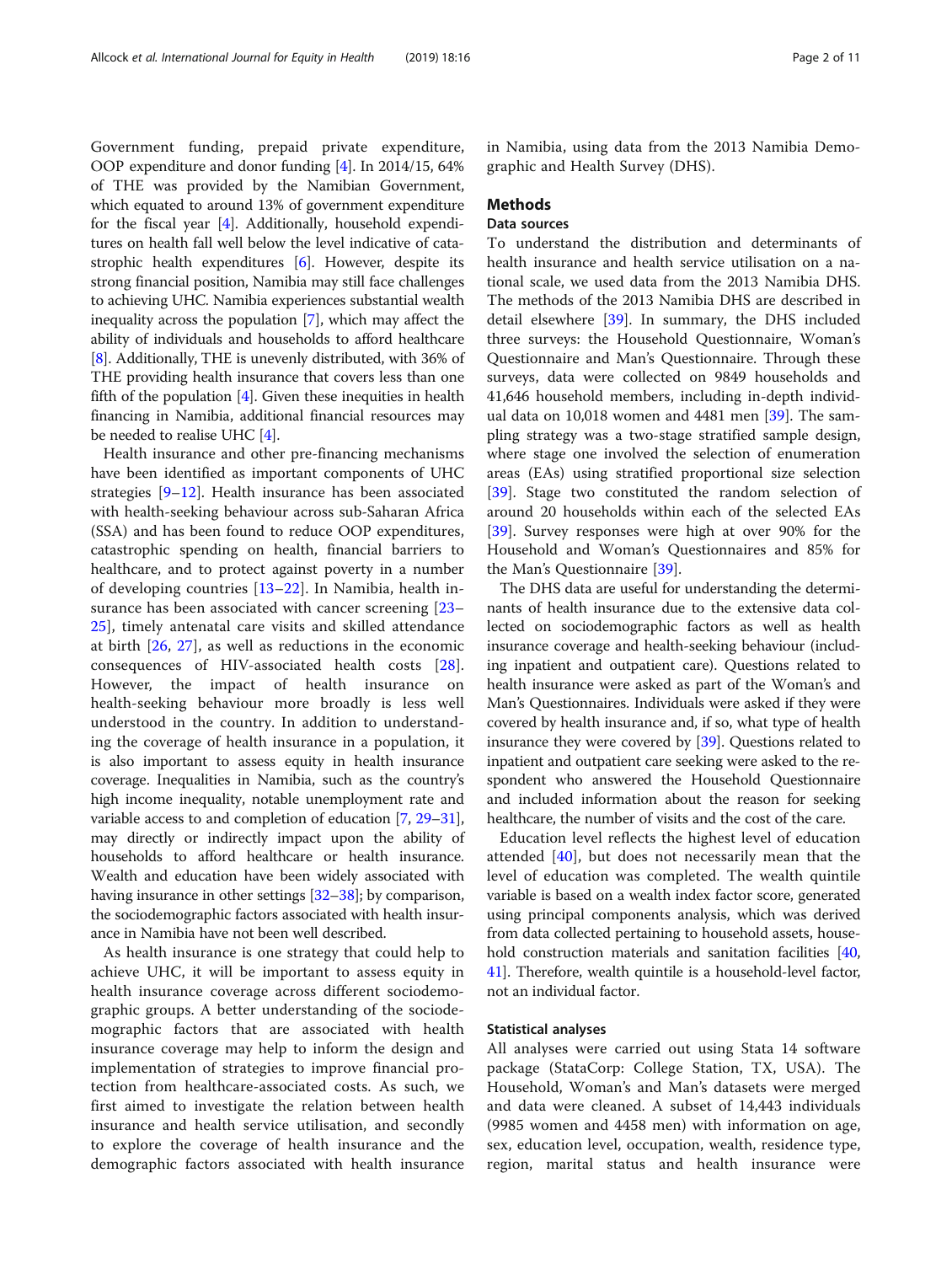included in these analyses. Individuals with occupations classed as "other" were also excluded.

Age was recoded into five-year groups, with those aged 50 to 64 years included in one category. Occupation was recoded into four categories: Professional (including clerical, sales, services), agricultural (including self-employed and employee), manual (including skilled and unskilled) and unemployed. Marital status was recoded to include individuals who were divorced, widowed or no longer living with their partner in the formerly/ever married category. To explore outpatient health seeking behaviour, a variable for whether individuals did or did not seek outpatient care in the four weeks preceding the survey was generated. This was done based on the line number of the individual who sought care. Individuals whose line number matched that of the variable for the line number of the person seeking outpatient care were coded as "1" and those whose line numbers did not match were coded as "0" (not having sought outpatient care). This was repeated for inpatient care. For outpatient care, the variable for the health facility visited was recoded into Government health facilities, private health facilities, other/outreach point /community health worker, pharmacy/shop and traditional healer. For inpatient care the categories were Government health facility, private health facility and "other".

Categorical data are presented as a frequency and percentage. P values were calculated using a chi-squared test for categorical variables. Weighted and unweighted analyses were carried out using DHS sampling weights to assess the representativeness of the results to the whole population. We used the sample weights provided by the Namibia DHS for individual surveys. Unweighted analyses are presented, with weighted results presented in the Additional file [1.](#page-9-0)

First, the prevalence and distribution of health insurance coverage by sociodemographic characteristics was explored. In supplementary analyses, we investigated health insurance coverage by different insurance types, which included employer-provided, social security, private and "other" insurance, and how this differed by sex.

We then explored health service utilisation as a function of health insurance coverage and other sociodemographic factors. This involved two separate outcomes: whether an individual sought outpatient care in the four weeks preceding the survey; and whether an individual sought inpatient care in the six months preceding the survey. These questions were asked as part of the Household Questionnaire. The household member was identified by a line number; therefore, their health seeking behaviour can be linked to information collected as part of the Woman's or Man's Questionnaires. We explored the distribution of individuals who sought inpatient and outpatient care, respectively, by health insurance status and sociodemographic characteristics:

health insurance, age, sex, education, wealth, residence type, marital status and occupation. The healthcare provider where care was sought was also explored for both inpatient and outpatient care.

Due to the potential for clustering of exposure and outcome variables at the household, EA and regional level, intraclass correlation coefficients (ICCs) were used to assess clustering of outcome and exposure variables at these levels. ICCs were calculated for each exposure and outcome at the household, EA and regional level and are presented with 95% confidence intervals (95% CIs).

Univariable and multivariable mixed effects Poisson regression analyses were first carried out to explore the association between health insurance and inpatient and outpatient care-seeking, respectively. For both outcomes (sought outpatient care and sought inpatient care), univariable Poisson regression analyses were first carried out (Model 1) to assess the association between the outcomes and health insurance and other potentially confounding sociodemographic factors of interest (age, sex, education, wealth, residence type, marital status and occupation). In Model 2, region, EA and household were included as mixed effects. Finally, in the fully-adjusted multivariable mixed effects model (Model 3), we adjusted for regional, EA and household clustering, and all sociodemographic factors in addition to the primary exposure of interest: health insurance. In mixed effects models, 95% CIs were generated using cluster-robust standard errors.

Multivariable mixed effects Poisson regression analyses were also conducted to explore the sociodemographic factors associated with health insurance. In Model 1 we assessed the univariable association between health insurance and each of the exposures of interest: age, sex, education, wealth, occupation, residence type and marital status. In Model 2, region, EA and household were included as mixed effects. Model 3 was a multivariable mixed effects model which adjusted for all exposures listed above and adjusted for clustering at the regional, EA and household level. In mixed effects models, 95% CIs were generated using cluster-robust standard errors. Effect modification was assessed by stratifying fully-adjusted analyses (Model 3) by sex, education and wealth. We also assessed whether there was statistical evidence of interaction between sex and education, sex and wealth, and education and wealth, in regards to their association with health insurance, using likelihood ratio tests to compare models with and without an interaction term.

# Results

Weighted and unweighted analyses were conducted; here we present unweighted results, with weighted results presented in Additional file [1](#page-9-0): Table S1 and Table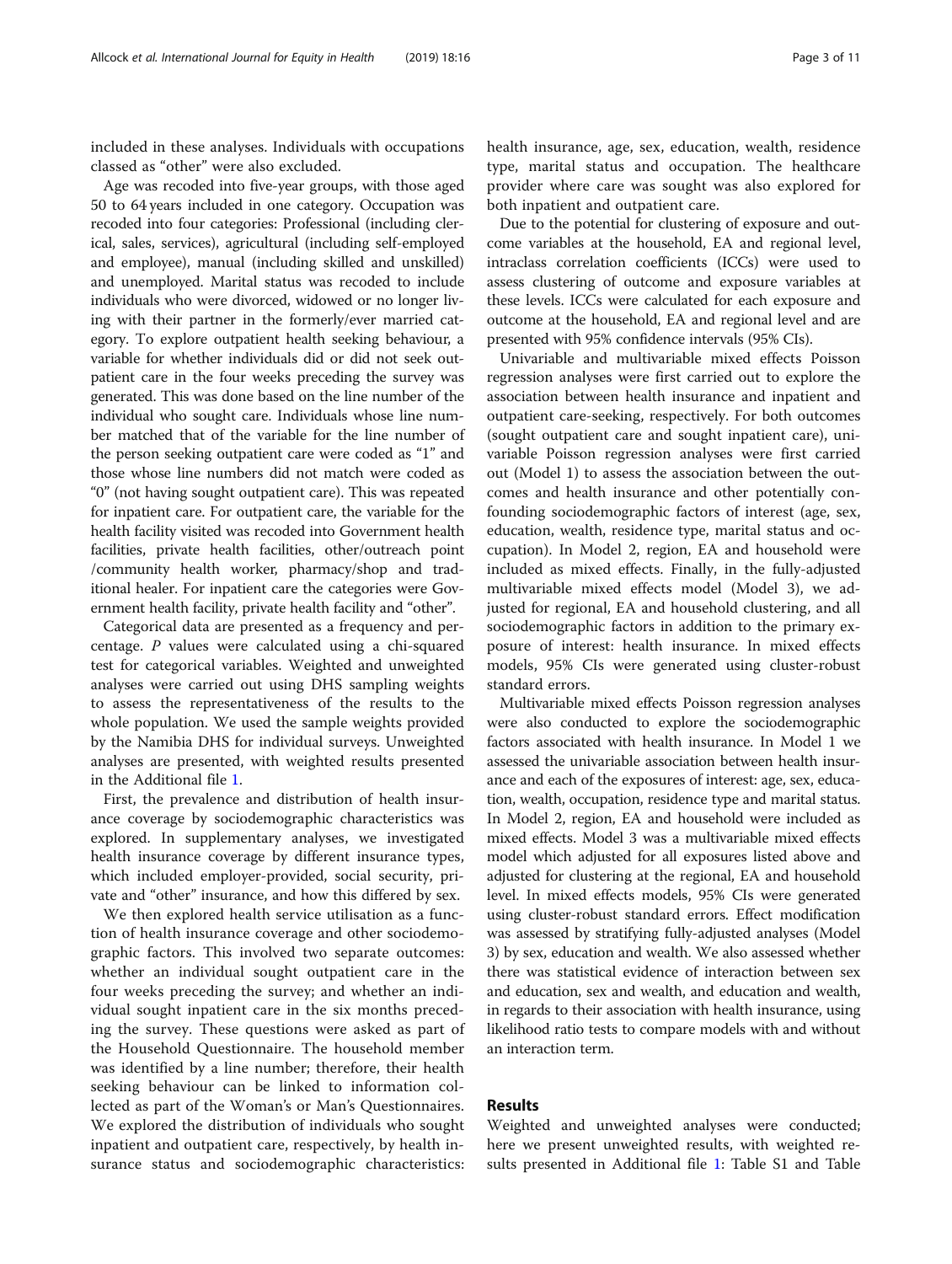<span id="page-3-0"></span>S2. No material difference was observed between weighted and unweighted results.

# DHS population

Due to survey design, in this subset of 14,443 individuals from the 2013 Namibia DHS, 69.1% were women (Table 1). The population size decreased with increasing age group. The majority of individuals were educated to secondary level (60.2%). The largest proportion of the population was in the fourth wealth quintile (23.4%) and the smallest in the lowest quintile (15.9%). There was an equal distribution by residence type, as to be expected from the study design (urban: 50.9% and rural: 49.1%). This is broadly reflective of Namibia's population. Most

Table 1 Distribution of the population by sociodemographic characteristics, stratified by sex

| Sociodemographic characteristics | All No. (%)    | Men No. (%)  | Women No. (%) |
|----------------------------------|----------------|--------------|---------------|
| Sex                              |                |              |               |
| Men                              | 4458 (30.9)    |              |               |
| Women                            | 9985 (69.1)    |              |               |
| Age group                        |                |              |               |
| $15 - 19$                        | 2734 (18.9)    | 880 (19.7)   | 1854 (18.6)   |
| $20 - 24$                        | 2485 (17.2)    | 769 (17.3)   | 1716 (17.2)   |
| $25 - 29$                        | 2100 (14.5)    | 609 (13.7)   | 1491 (14.9)   |
| $30 - 34$                        | 1769 (12.3)    | 512 (11.5)   | 1257 (12.6)   |
| $35 - 39$                        | 1589 (11.0)    | 451 (10.1)   | 1138 (11.4)   |
| $40 - 44$                        | 1341 (9.3)     | 400 (9.0)    | 941 (9.4)     |
| $45 - 49$                        | 1056 (7.3)     | 308 (6.9)    | 748 (7.5)     |
| $50 - 64$                        | 1369 (9.5)     | 529 (11.9)   | 840 (8.4)     |
| Education level                  |                |              |               |
| No education                     | 1213 (8.4)     | 491 (11.0)   | 722 (7.2)     |
| Primary                          | 3470 (24.0)    | 1172 (26.3)  | 2298 (23.0)   |
| Secondary                        | 8688 (60.2)    | 2466 (55.3)  | 6222 (62.3)   |
| Higher                           | 1072 (7.4)     | 329 (7.4)    | 743 (7.4)     |
| Wealth quintile                  |                |              |               |
| Lowest                           | 2301 (15.9)    | 668 (15.0)   | 1633 (16.4)   |
| Second                           | 2678 (18.5)    | 861 (19.3)   | 1817 (18.2)   |
| Middle                           | 3048 (21.1)    | 1003 (22.5)  | 2045 (20.5)   |
| Fourth                           | 3381 (23.4)    | 1036 (23.2)  | 2345 (23.5)   |
| Highest                          | 3035 (21.0)    | 890 (20.0)   | 2145 (21.5)   |
| Residence type                   |                |              |               |
| Urban                            | 7351 (50.9)    | 2210 (49.6)  | 5141 (51.5)   |
| Rural                            | 7092 (49.1)    | 2248 (50.4)  | 4844 (48.5)   |
| Marital status                   |                |              |               |
| Never married                    | 7947 (55.0)    | 2628 (59.0)  | 5319 (53.3)   |
| Currently married                | 3093 (21.4)    | 974 (21.9)   | 2119 (21.2)   |
| Living with partner              | 2347 (16.3)    | 678 (15.2)   | 1669 (16.7)   |
| Formerly/ever married            | 1056 (7.3)     | 178 (4.0)    | 878 (8.8)     |
| Occupation                       |                |              |               |
| Professional                     | 5092 (35.3)    | 1267 (28.4)  | 3825 (38.3)   |
| Agricultural                     | 644 (4.5)      | 442 (9.9)    | 202 (2.0)     |
| Manual                           | 1435 (9.9)     | 1063 (23.8)  | 372 (3.7)     |
| Unemployed                       | 7272 (50.4)    | 1686 (37.8)  | 5586 (55.9)   |
| Total                            | 14,443 (100.0) | 4458 (100.0) | 9985 (100.0)  |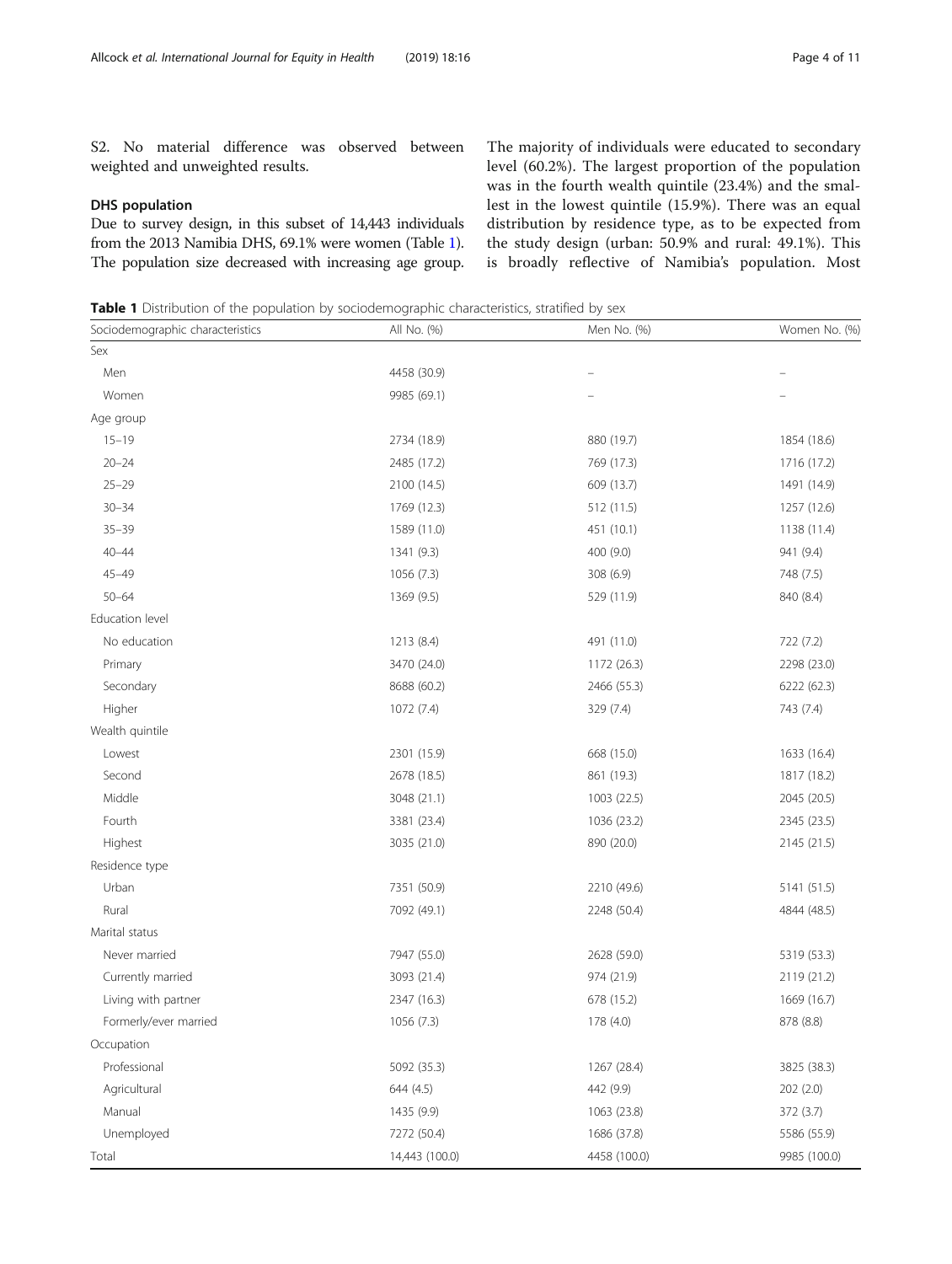participants were never married (55.0%), with 21.4% currently married and 16.3% living with their partner. Around 50% were unemployed, whilst 35.3% were in professional employment. Similar sociodemographic patterns were observed between men and women (Table [1\)](#page-3-0).

As expected due to survey design, there was evidence for clustering of health insurance, inpatient care, outpatient care and sociodemographic factors at the household, EA and regional level (Additional file [1](#page-9-0): Table S3). Health insurance was clustered at the household and EA level, outpatient and inpatient care were clustered at the household level, education was clustered at the household, and EA level, wealth was clustered at the EA and regional level, residence type was clustered at the regional level and marital status and occupation were clustered at the household level.

## Health insurance coverage

Overall we found that 17.5% of this DHS population had health insurance. A higher proportion of men were insured compared to women (20.2% vs 16.2%) (Table 2). There was a positive relationship between age and health insurance coverage, ranging from 10.0% in those aged 15–19 years to 30.8% in those aged 45–49 years ( $p < 0.001$ ). In these descriptive analyses, the coverage of health insurance increased with levels of education and wealth ( $p < 0.001$ ). We also found that health insurance coverage was notably higher in urban dwellers at 25.7% compared to 8.9% in the rural population ( $p < 0.001$ ). Those who were currently married had the highest coverage of health insurance at 36.8%. As may be expected, health insurance coverage was highest in those in professional employment at 30.8%; however, surprisingly, 7.3% of the unemployed population were insured. The majority of the insured population had employer-provided insurance (54.5%); 29.4% had social security insurance and 21.4% were covered by private in-surance (Additional file [1:](#page-9-0) Figure S1).

# Association between health insurance and health service utilisation

To better understand the role of health insurance in health service utilisation, we assessed health insurance as a determinant of utilisation of inpatient (six months prior to the survey) and outpatient care (four weeks prior to the survey). A total of 1355 individuals sought outpatient care in the previous four weeks (9.4%; 7.6% of men and 10.2% of women), whilst 625 individuals sought inpatient care (4.3%; 2.6% of men and 5.1% of women)(Table [3\)](#page-5-0). A higher proportion of those with health insurance sought outpatient and inpatient care compared with the uninsured  $(p < 0.001)$ .

| Table 2 Distribution of health insurance coverage by |  |
|------------------------------------------------------|--|
| sociodemographic characteristics ( $n = 14,443$ )    |  |

| Sociodemographic      | Health Insurance Coverage No. (%) |             |         |  |  |
|-----------------------|-----------------------------------|-------------|---------|--|--|
| characteristics       | No                                | Yes         | р       |  |  |
| Sex                   |                                   |             |         |  |  |
| Men                   | 3556 (79.8)                       | 902 (20.2)  | < 0.001 |  |  |
| Women                 | 8365 (83.8)                       | 1620 (16.2) |         |  |  |
| Age group             |                                   |             |         |  |  |
| $15 - 19$             | 2462 (90.1)                       | 272 (10.0)  | < 0.001 |  |  |
| $20 - 24$             | 2220 (89.3)                       | 265 (10.7)  |         |  |  |
| $25 - 29$             | 1810 (86.2)                       | 290 (13.8)  |         |  |  |
| $30 - 34$             | 1421 (80.3)                       | 348 (19.7)  |         |  |  |
| $35 - 39$             | 1254 (78.9)                       | 335 (21.1)  |         |  |  |
| $40 - 44$             | 988 (73.7)                        | 353 (26.3)  |         |  |  |
| $45 - 49$             | 731 (69.2)                        | 325 (30.8)  |         |  |  |
| $50 - 64$             | 1035 (75.6)                       | 334 (24.4)  |         |  |  |
| Education level       |                                   |             |         |  |  |
| No education          | 1165 (96.0)                       | 48 (4.0)    | < 0.001 |  |  |
| Primary               | 3257 (93.9)                       | 213(6.1)    |         |  |  |
| Secondary             | 7140 (82.2)                       | 1548 (17.8) |         |  |  |
| Higher                | 359 (33.5)                        | 713 (66.5)  |         |  |  |
| Wealth quintile       |                                   |             |         |  |  |
| Lowest                | 2265 (98.4)                       | 36(1.6)     | < 0.001 |  |  |
| Second                | 2559 (95.6)                       | 119 (4.4)   |         |  |  |
| Middle                | 2767 (90.8)                       | 281 (9.2)   |         |  |  |
| Fourth                | 2749 (81.3)                       | 632 (18.7)  |         |  |  |
| Highest               | 1581 (52.1)                       | 1454 (47.9) |         |  |  |
| Residence type        |                                   |             |         |  |  |
| Urban                 | 5463 (74.3)                       | 1888 (25.7) | < 0.001 |  |  |
| Rural                 | 6458 (91.1)                       | 634 (8.9)   |         |  |  |
| Marital status        |                                   |             |         |  |  |
| Never married         | 6988 (87.9)                       | 959 (12.1)  | < 0.001 |  |  |
| Currently married     | 1956 (63.2)                       | 1137 (36.8) |         |  |  |
| Living with partner   | 2084 (88.8)                       | 263 (11.2)  |         |  |  |
| Formerly/ever married | 893 (84.6)                        | 163 (15.4)  |         |  |  |
| Occupation            |                                   |             |         |  |  |
| Professional          | 3523 (69.2)                       | 1569 (30.8) | < 0.001 |  |  |
| Agricultural          | 537 (83.4)                        | 107 (16.6)  |         |  |  |
| Manual                | 1123 (78.3)                       | 312 (21.7)  |         |  |  |
| Unemployed            | 6738 (92.7)                       | 534 (7.3)   |         |  |  |
| Total                 | 11,921 (82.5)                     | 2522 (17.5) |         |  |  |

p value corresponds to a chi-squared test

An equal proportion of insured individuals sought healthcare from private and Government providers for inpatient care (both 49.7%). By contrast, a higher proportion of the uninsured population visited a Government facility for both inpatient and outpatient care, whilst a higher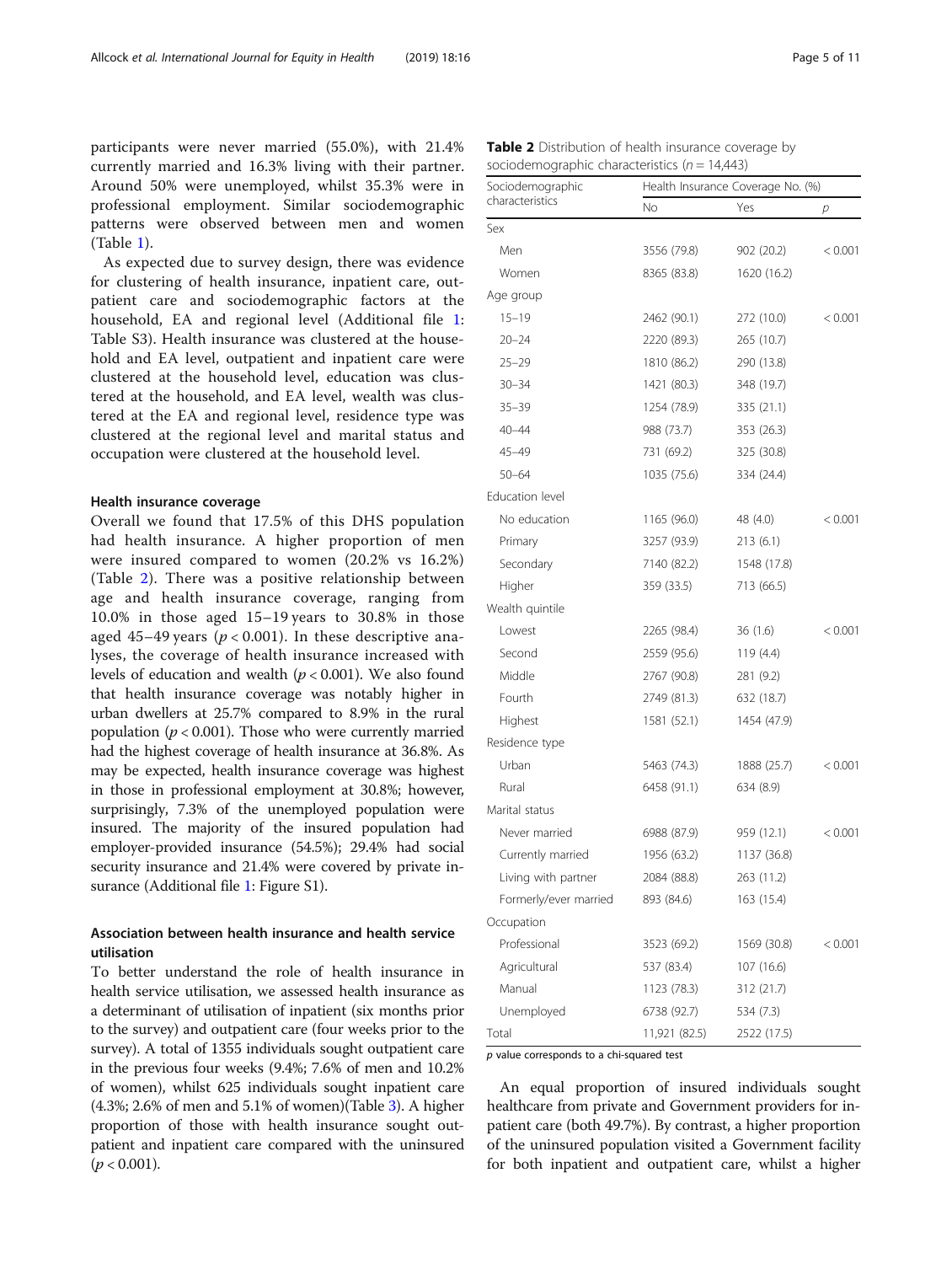| Sociodemographic<br>characteristics | Sought Outpatient care No. (%) |             |                | Sought Inpatient care No. (%) |            |         |
|-------------------------------------|--------------------------------|-------------|----------------|-------------------------------|------------|---------|
|                                     | No                             | Yes         | $\overline{p}$ | No                            | Yes        | $\,p\,$ |
| Health insurance                    |                                |             |                |                               |            |         |
| No                                  | 10,916 (91.6)                  | 1005(8.4)   | < 0.001        | 11,440 (96.0)                 | 481 (4.0)  | < 0.001 |
| Yes                                 | 2172 (86.1)                    | 350 (13.9)  |                | 2378 (94.3)                   | 144(5.7)   |         |
| Sex                                 |                                |             |                |                               |            |         |
| Men                                 | 4119 (92.4)                    | 339 (7.6)   | < 0.001        | 4343 (97.4)                   | 115(2.6)   | < 0.001 |
| Women                               | 8969 (89.8)                    | 1016 (10.2) |                | 9475 (94.9)                   | 510(5.1)   |         |
| Age group                           |                                |             |                |                               |            |         |
| $15 - 19$                           | 2616 (95.7)                    | 118(4.3)    | < 0.001        | 2670 (97.7)                   | 64(2.3)    | < 0.001 |
| $20 - 24$                           | 2338 (94.1)                    | 147 (5.9)   |                | 2393 (96.3)                   | 92 (3.7)   |         |
| $25 - 29$                           | 1913 (91.1)                    | 187 (8.9)   |                | 1985 (94.5)                   | 115(5.5)   |         |
| $30 - 34$                           | 1579 (89.3)                    | 190 (10.7)  |                | 1665 (94.1)                   | 104(5.9)   |         |
| $35 - 39$                           | 1424 (89.6)                    | 165 (10.4)  |                | 1510 (95.0)                   | 79 (5.0)   |         |
| $40 - 44$                           | 1178 (87.8)                    | 163 (12.2)  |                | 1277 (95.2)                   | 64 (4.8)   |         |
| $45 - 49$                           | 898 (85.0)                     | 158 (15.0)  |                | 1011 (95.7)                   | 45 (4.3)   |         |
| $50 - 64$                           | 1142 (83.4)                    | 227 (16.6)  |                | 1307 (95.5)                   | 62(4.5)    |         |
| Education level                     |                                |             |                |                               |            |         |
| No education                        | 1111(91.6)                     | 102(8.4)    | < 0.001        | 1180 (97.3)                   | 33(2.7)    | 0.014   |
| Primary                             | 3133 (90.3)                    | 337 (9.7)   |                | 3323 (95.8)                   | 147(4.2)   |         |
| Secondary                           | 7916 (91.1)                    | 772 (8.9)   |                | 8300 (95.5)                   | 388 (4.5)  |         |
| Higher                              | 928 (86.6)                     | 144 (13.4)  |                | 1015 (94.7)                   | 57(5.3)    |         |
| Wealth quintile                     |                                |             |                |                               |            |         |
| Lowest                              | 2086 (90.7)                    | 215 (9.3)   | < 0.001        | 2207 (95.9)                   | 94 (4.1)   | 0.878   |
| Second                              | 2446 (91.3)                    | 232 (8.7)   |                | 2557 (95.5)                   | 121(4.5)   |         |
| Middle                              | 2795 (91.7)                    | 253 (8.3)   |                | 2919 (95.8)                   | 129(4.2)   |         |
| Fourth                              | 3074 (90.9)                    | 307 (9.1)   |                | 3227 (95.5)                   | 154 (4.6)  |         |
| Highest                             | 2687 (88.5)                    | 348 (11.5)  |                | 2908 (95.8)                   | 127(4.2)   |         |
| Residence type                      |                                |             |                |                               |            |         |
| Urban                               | 6643 (90.4)                    | 708 (9.6)   | 0.295          | 7012 (95.4)                   | 339 (4.6)  | 0.087   |
| Rural                               | 6445 (90.9)                    | 647 (9.1)   |                | 6806 (96.0)                   | 286 (4.0)  |         |
| Marital status                      |                                |             |                |                               |            |         |
| Never married                       | 7406 (93.2)                    | 541 (6.8)   | < 0.001        | 7672 (96.5)                   | 275 (3.5)  | < 0.001 |
| Currently married                   | 2681 (86.7)                    | 412 (13.3)  |                | 2931 (94.8)                   | 162(5.2)   |         |
| Living with partner                 | 2129 (90.7)                    | 218(9.3)    |                | 2211 (94.2)                   | 136 (5.8)  |         |
| Formerly/ever married               | 872 (82.6)                     | 184 (17.4)  |                | 1004 (95.1)                   | 52 (4.9)   |         |
| Occupation                          |                                |             |                |                               |            |         |
| Professional                        | 4500 (88.4)                    | 592 (11.6)  | < 0.001        | 4841 (95.1)                   | 251 (4.9)  | 0.047   |
| Agricultural                        | 580 (90.1)                     | 64 (9.9)    |                | 622 (96.6)                    | 22(3.4)    |         |
| Manual                              | 1313 (91.5)                    | 122 (8.5)   |                | 1382 (96.3)                   | 53 $(3.7)$ |         |
| Unemployed                          | 6695 (92.1)                    | 577 (7.9)   |                | 6973 (95.9)                   | 299 (4.1)  |         |
| Total                               | 13,088 (90.6)                  | 1355 (9.4)  |                | 13,818 (95.7)                 | 625 (4.3)  |         |

<span id="page-5-0"></span>

|  |  |  | Table 3 The distribution of individuals who sought outpatient and inpatient care <sup>a</sup> by sociodemographic characteristics (n = 14,443) |
|--|--|--|------------------------------------------------------------------------------------------------------------------------------------------------|
|  |  |  |                                                                                                                                                |

p value corresponds to a chi-squared test<br><sup>a</sup>Outpatient care sought in four weeks prior to survey and inpatient care sought in six months prior to survey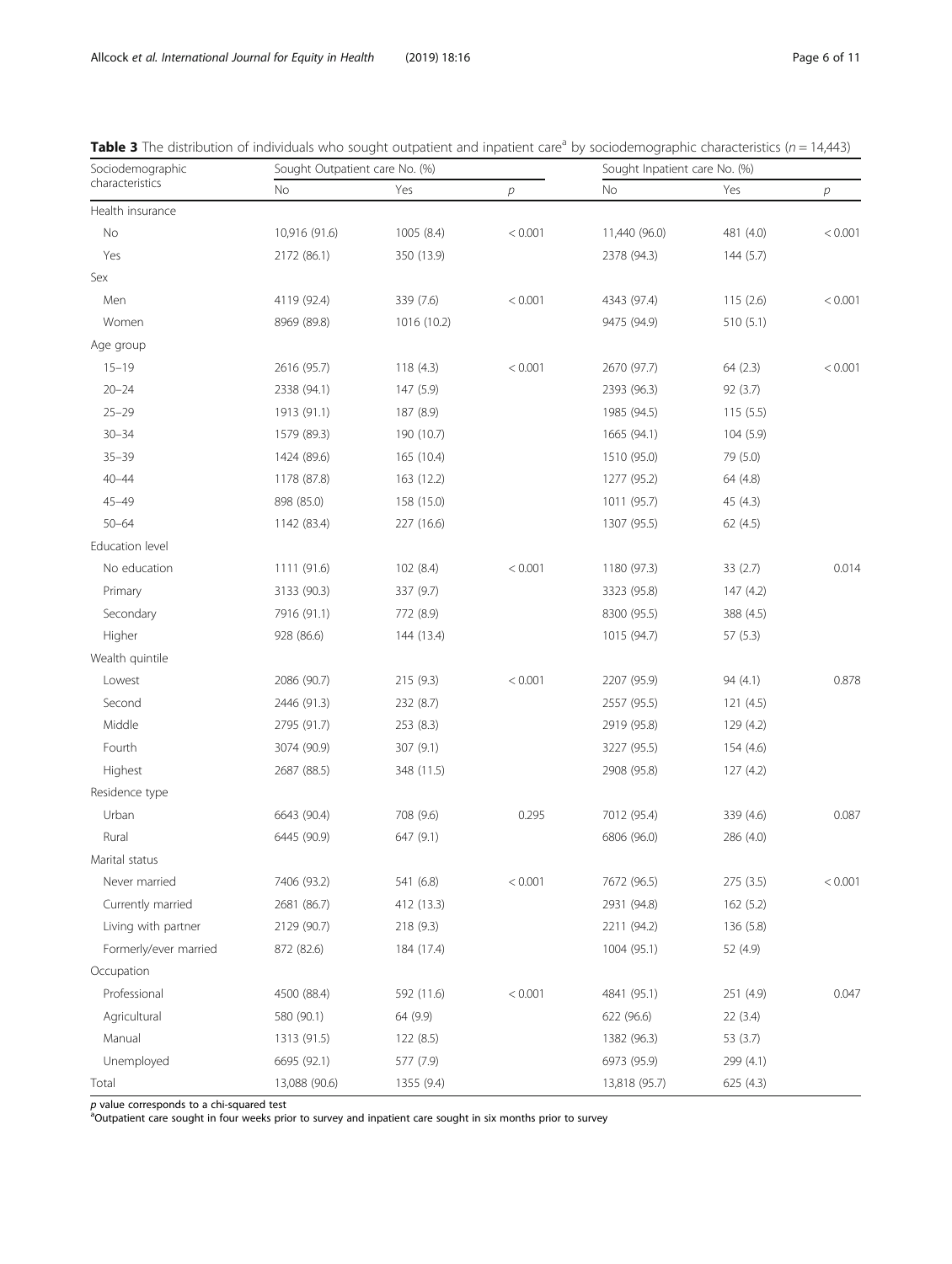proportion of the insured population visited a private facility for outpatient care (50.0% private; 22.3% Government) (Additional file [1](#page-9-0): Figures. S2A and B). We also found that a higher proportion of women sought outpatient care than men (10.2% vs 7.6%,  $p < 0.001$ ) and that the prevalence of seeking outpatient care increased with age ( $p < 0.001$ ), education level ( $p < 0.001$ ) and wealth  $(p < 0.001)$ (Table [3\)](#page-5-0). A higher proportion of the insured population sought inpatient care compared with the uninsured (5.7% vs 4.0%,  $p < 0.001$ ). The prevalence of inpatient care increased with education level  $(p = 0.014)$ . We did not observe a significant difference in inpatient care by wealth or residence type  $(p > 0.05)$ .

To explore the association between health insurance and both outpatient and inpatient care, multivariable mixed effects analyses were conducted to account for clustering and covariates. We found that health insurance was significantly associated with seeking outpatient (Model 3 RR: 1.28; 95% CI: 1.08–1.52;  $p = 0.005$ ) and inpatient care (Model 3 RR: 1.52; 95% CI: 1.26– 1.82;  $p < 0.001$ )(Fig. 1 and Additional file [1:](#page-9-0) Table S4 and Table S5). This suggests a role for health insurance in health service utilisation. Importantly, women were more likely to seek inpatient and outpatient care, irrespective of insurance status and other sociodemographic factors (Additional file [1](#page-9-0): Table S4 and Table S5).

# Sociodemographic determinants of health insurance

As we found an association between health insurance and health service utilisation, we aimed to explore the sociodemographic factors associated with being insured. In multivariable mixed effects Poisson regression analyses (Model 3), women were significantly less likely to be insured than



men (RR: 0.83; 95% CI: 0.74–0.94; p = 0.003), irrespective of age, education, wealth, residence type, marital status and occupation and clustering (Table [4](#page-7-0)). Education and wealth were both independently positively associated with health insurance.

To further explore the role of sociodemographic factors in health insurance coverage and assess effect modification, we conducted multivariable mixed effects analyses, stratified by sex, education and wealth. When we stratified by sex, we found that education was more strongly associated with health insurance in women than in men (Additional file [1:](#page-9-0) Table S6). Further, we found that as education level increased, women were more likely to be insured (Fig. [2](#page-8-0) and Additional file [1](#page-9-0): Table S7). We identified a significant interaction between sex and education ( $p$  for interaction < 0.001) (Fig. [2](#page-8-0) and Additional file [1:](#page-9-0) Table S7). We also found that wealth modified the association between education and health insurance, with education being more strongly associated with insurance in lower wealth quintiles ( $p$  for interaction  $= 0.002$ )(Fig. [3](#page-8-0) and Additional file [1:](#page-9-0) Table S8). Therefore, education is likely to play a particularly important role in health insurance coverage in less wealthy households. Due to convergence issues, we were unable to stratify by the lowest wealth quintile.

# **Discussion**

Our findings suggest that health insurance plays a role in healthcare access and health service utilisation in Namibia; however, just 17.5% of this DHS population were insured, leaving a large proportion of the population potentially disadvantaged when accessing healthcare. We found that sex, education and wealth were independently associated with health insurance. Education also modified the association between health insurance and sex and wealth, whereby education was more strongly associated with health insurance in the less wealthy and women. Furthermore, the likelihood of women being insured increased with education level.

There are many factors that may contribute to health insurance coverage; our findings that wealth and education are associated with having health insurance are consistent with those from other settings [\[32](#page-10-0)–[38](#page-10-0)]. Wealthier households often have more disposable income to afford insurance. In Namibia, a country with a high income inequality, poorer households can only allocate minor shares of expenditure to healthcare [\[8](#page-9-0)]. Furthermore, the structure of many health insurance schemes favours wealthier populations; for example, high annual premiums instead of installment payment options and reimbursement mechanisms, which mean healthcare must first be paid for OOP [[42\]](#page-10-0). The association between sex and health insurance is more complex; by contrast to our findings, studies in Ghana and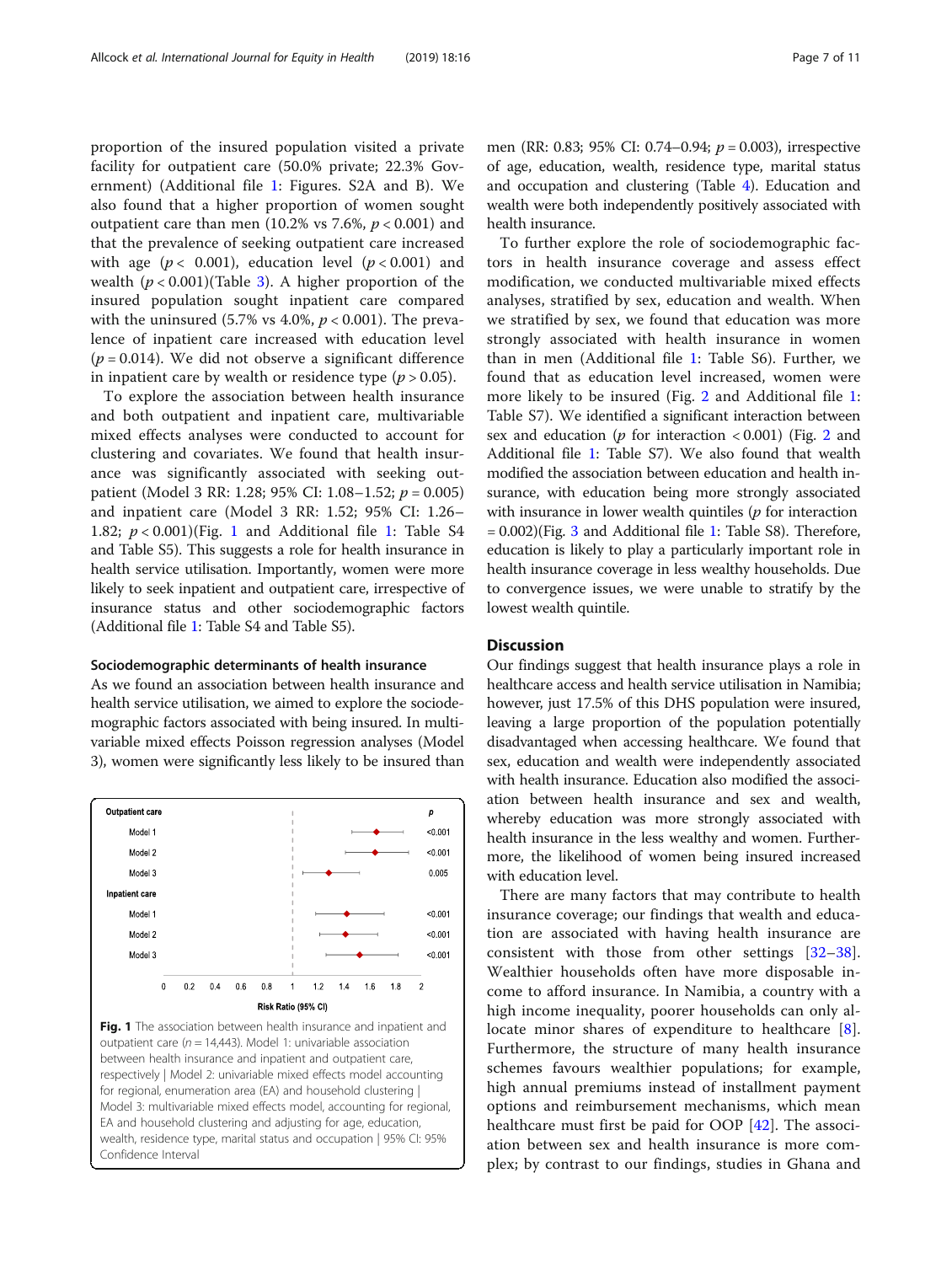| Sociodemographic<br>characteristics | Model 1                |         | Model 2                |         | Model 3                |         |
|-------------------------------------|------------------------|---------|------------------------|---------|------------------------|---------|
|                                     | RR (95% CI)            | р       | RR (95% CI)            | р       | RR (95% CI)            | $\,p\,$ |
| Sex                                 |                        |         |                        |         |                        |         |
| Men                                 | 1.00 (reference)       |         | 1.00 (reference)       |         | 1.00 (reference)       |         |
| Women                               | $0.80(0.74 - 0.87)$    | < 0.001 | $0.79(0.71 - 0.88)$    | < 0.001 | $0.83$ $(0.74 - 0.94)$ | 0.003   |
| Age group                           |                        |         |                        |         |                        |         |
| $15 - 19$                           | 1.00 (reference)       |         | 1.00 (reference)       |         | 1.00 (reference)       |         |
| $20 - 24$                           | $1.07(0.91 - 1.27)$    | 0.421   | $0.99(0.80 - 1.23)$    | 0.951   | $0.64$ $(0.54 - 0.75)$ | < 0.001 |
| $25 - 29$                           | $1.39(1.18 - 1.64)$    | < 0.001 | $1.30(1.00 - 1.68)$    | 0.049   | $0.70(0.60 - 0.82)$    | < 0.001 |
| $30 - 34$                           | 1.98 (1.69-2.32)       | < 0.001 | $1.80(1.40 - 2.32)$    | < 0.001 | $0.83$ (0.73-0.96)     | 0.010   |
| $35 - 39$                           | 2.12 (1.81-2.49)       | < 0.001 | 1.97 (1.45-2.68)       | < 0.001 | $0.89(0.75 - 1.06)$    | 0.200   |
| $40 - 44$                           | $2.65(2.26 - 3.10)$    | < 0.001 | $2.28(1.67 - 3.10)$    | < 0.001 | $0.98(0.82 - 1.16)$    | 0.784   |
| $45 - 49$                           | $3.09(2.63 - 3.63)$    | < 0.001 | 2.66 (1.98-3.57)       | < 0.001 | $1.13(0.93 - 1.38)$    | 0.233   |
| $50 - 64$                           | 2.45 (2.09-2.88)       | < 0.001 | 2.35 (1.80-3.07)       | < 0.001 | $1.08(0.87 - 1.33)$    | 0.503   |
| Education level                     |                        |         |                        |         |                        |         |
| No education                        | 1.00 (reference)       |         | 1.00 (reference)       |         | 1.00 (reference)       |         |
| Primary                             | $1.55(1.13 - 2.12)$    | 0.006   | $1.53(1.13 - 2.07)$    | 0.006   | $1.28(0.99 - 1.66)$    | 0.060   |
| Secondary                           | 4.50 (3.38-6.00)       | < 0.001 | 3.44 (2.73-4.34)       | < 0.001 | 2.35 (1.92-2.88)       | < 0.001 |
| Higher                              | 16.81 (12.55-22.51)    | < 0.001 | $9.42(6.14 - 14.47)$   | < 0.001 | $3.98(3.11 - 5.10)$    | < 0.001 |
| Wealth quintile                     |                        |         |                        |         |                        |         |
| Lowest                              | 1.00 (reference)       |         | 1.00 (reference)       |         | 1.00 (reference)       |         |
| Second                              | 2.84 (1.96-4.12)       | < 0.001 | 2.89 (1.76-4.75)       | < 0.001 | 2.52 (1.54-4.13)       | < 0.001 |
| Middle                              | 5.89 (4.17-8.34)       | < 0.001 | $6.03$ $(4.07 - 8.95)$ | < 0.001 | 4.44 (2.90-6.82)       | < 0.001 |
| Fourth                              | 11.95 (8.54-16.72)     | < 0.001 | 12.86 (8.97-18.43)     | < 0.001 | 7.58 (5.05-11.39)      | < 0.001 |
| Highest                             | 30.62 (22.00-42.62)    | < 0.001 | 30.86 (21.84-43.60)    | < 0.001 | 13.47 (9.06-20.04)     | < 0.001 |
| Residence type                      |                        |         |                        |         |                        |         |
| Urban                               | 1.00 (reference)       |         | 1.00 (reference)       |         | 1.00 (reference)       |         |
| Rural                               | $0.35(0.32 - 0.38)$    | < 0.001 | $0.42(0.35 - 0.50)$    | < 0.001 | $1.03(0.90 - 1.17)$    | 0.676   |
| Marital status                      |                        |         |                        |         |                        |         |
| Never married                       | 1.00 (reference)       |         | 1.00 (reference)       |         | 1.00 (reference)       |         |
| Currently married                   | 3.05 (2.80-3.32)       | < 0.001 | $2.67(2.20 - 3.24)$    | < 0.001 | $1.68(1.46 - 1.93)$    | < 0.001 |
| Living with partner                 | $0.93(0.81 - 1.06)$    | 0.287   | $1.06(0.89 - 1.27)$    | 0.522   | $1.06(0.94 - 1.19)$    | 0.354   |
| Formerly/ever married               | $1.28(1.08 - 1.51)$    | 0.004   | $1.40(1.24 - 1.58)$    | < 0.001 | $1.13(1.04 - 1.24)$    | 0.005   |
| Occupation                          |                        |         |                        |         |                        |         |
| Professional                        | 1.00 (reference)       |         | 1.00 (reference)       |         | 1.00 (reference)       |         |
| Agricultural                        | $0.54(0.44 - 0.66)$    | < 0.001 | $0.79(0.69 - 0.91)$    | 0.001   | $0.89(0.76 - 1.05)$    | 0.168   |
| Manual                              | $0.71$ $(0.63 - 0.80)$ | < 0.001 | $0.79(0.70 - 0.90)$    | < 0.001 | $0.86(0.78 - 0.95)$    | 0.003   |
| Unemployed                          | $0.24(0.22 - 0.26)$    | < 0.001 | $0.32(0.23 - 0.44)$    | < 0.001 | $0.44$ $(0.35 - 0.55)$ | < 0.001 |

<span id="page-7-0"></span>**Table 4** Association between sociodemographic factors and health insurance ( $n = 14,443$ )

RR: Risk ratio obtained from Poisson regression analyses | 95% CI: 95% Confidence Intervals

Model 1: univariable association between exposure and having health insurance

Model 2: same as model one with region, enumeration area (EA) and household included as random effects (mixed effects Poisson regression)

Model 3: additionally adjusted for all covariates included in the table (multivariable mixed effects Poisson regression)

South Africa identified men to be less likely to have health insurance than women [[32,](#page-10-0) [34\]](#page-10-0). It has also been suggested that women, as care-givers, are more conscious of the importance of healthcare and insurance and may be more likely to seek healthcare [[34](#page-10-0), [43](#page-10-0)]. Similarly, in our

analysis, women were more likely to have sought healthcare than men but this health-seeking attitude was not reflected in the patterns of health insurance coverage.

Education, as well as being an independent determinant of health insurance in this Namibian population, also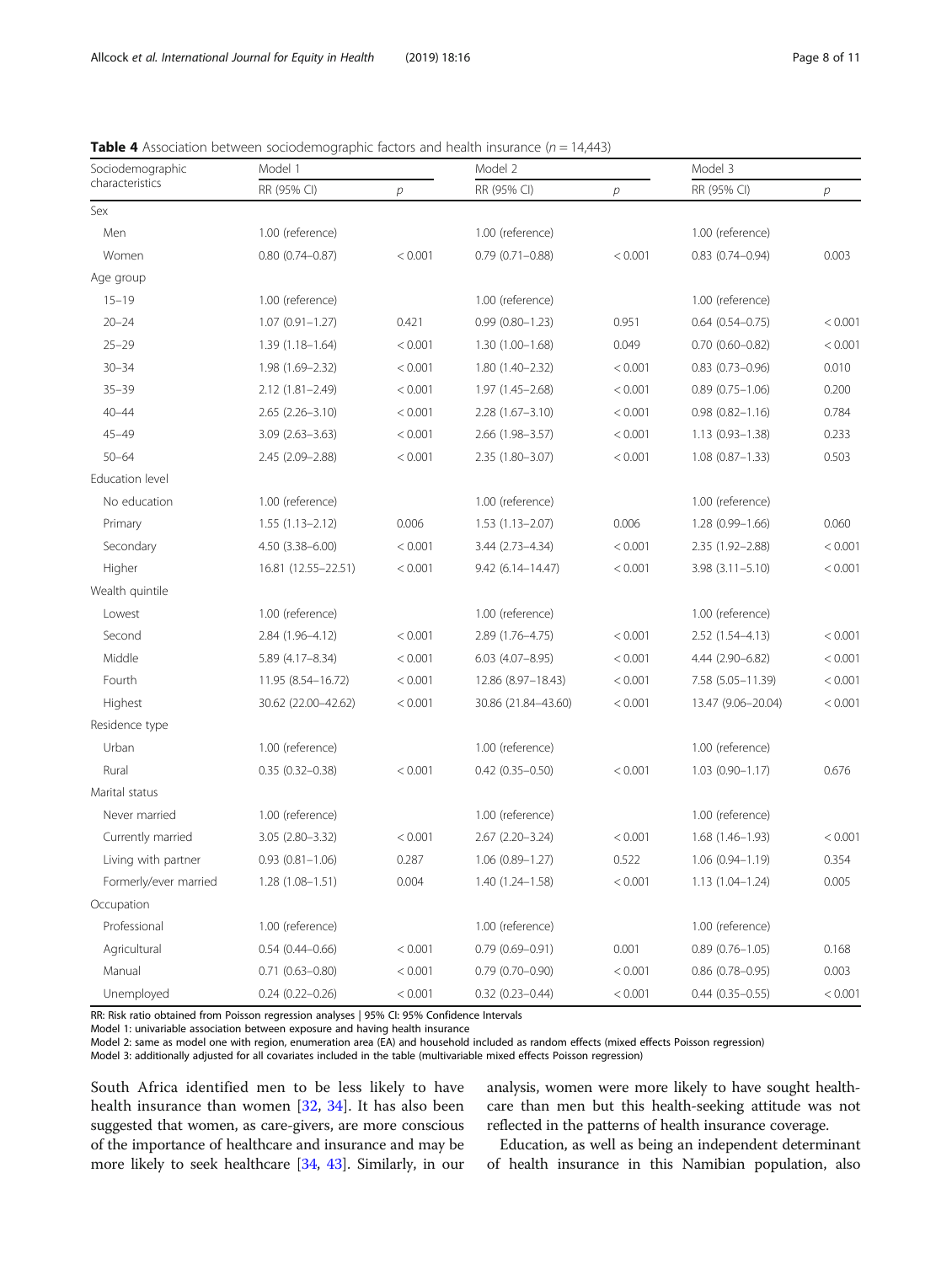<span id="page-8-0"></span>

modified sex and wealth disparities in insurance coverage. We found that greater educational attainment increased the likelihood of women being insured. Additionally, when women were educated to higher level there was no difference in insurance compared with men, irrespective of wealth and other sociodemographic factors. This indicates that progression through the education system is especially important for women being insured and is consistent with previous findings that secondary or higher educational attainment is linked to increased coverage of health insurance in other sub-Saharan African populations [[35](#page-10-0), [36\]](#page-10-0). We also found that education level was more strongly associated with health insurance in less wealthy populations. Our findings therefore highlight the value and impact of education on health insurance. Education may influence health insurance coverage in a number of



correspond to the risk of health insurance per unit increase in education overall and stratified by wealth quintile  $|p|$  for interaction based on likelihood ratio test comparing models with an without an interaction term | 95% CI: 95% Confidence Interval

ways. Education could improve knowledge and attitudes towards health seeking and the value of health insurance. In Namibia, education has been associated with willingness to join and pay for low-cost health insurance [[44](#page-10-0)] and has also been associated with increased awareness about insurance schemes elsewhere [[45](#page-10-0), [46\]](#page-10-0). Therefore, education may empower women and relatively poorer individuals to make choices, including decisions around health [\[47\]](#page-10-0).

Due to the cross-sectional nature of the data, it was not possible to assess the temporality of the associations observed between sociodemographic factors and health insurance nor between health insurance and health service utilisation. Wealth was also measured at the household level, restricting our understanding of the effects of individual wealth on health insurance. Other factors beyond the scope of this analysis may also influence health service utilisation or health insurance coverage, such as the likelihood that the consumer will become ill, preexisting medical conditions, or individual knowledge, attitudes and practice towards health and insurance  $[42, 48-50]$  $[42, 48-50]$  $[42, 48-50]$  $[42, 48-50]$  $[42, 48-50]$  $[42, 48-50]$  $[42, 48-50]$ . It was also not possible to explore the willingness to pay for health insurance. A further limitation is that the data used for these analyses were collected in 2013, and thus may not fully reflect the situation in Namibia at present.

Education and public engagement have been identified as key strategies for the uptake and acceptability of health insurance in other settings [[49](#page-10-0), [51\]](#page-10-0). Improving access to, and the quality of, education is an important component of multiple government strategies in Namibia [[29](#page-10-0), [52](#page-10-0), [53](#page-10-0)] and our findings further highlight the importance of the country's commitments to improving education. Although access to education in Namibia is high overall, including for women, attendance and the quality of education is variable and often inadequate in lower-income communities, marginalised populations and in remote or rural areas [[29](#page-10-0)]. Whilst a high percentage of the Namibian population complete primary education, transition to and completion of secondary and higher education could be improved [[29](#page-10-0)]. Our findings suggest that improvements in access to education may help individuals to better manage their health but further research is needed to better understand this relationship. These findings have implications for the design and implementation of strategies to scale-up health insurance coverage or improve financial protection for more vulnerable populations. Health insurance could be scaled-up through community engagement strategies that utilise the media and other advocacy tools [\[54,](#page-10-0) [55](#page-10-0)]. Furthermore, mechanisms to make health insurance more affordable through subsidisation, for example, may help to increase uptake [\[12,](#page-10-0) [44\]](#page-10-0). Employer-provided schemes, which accounted for more than half of insurance in this population, could be expanded to the informal sector. For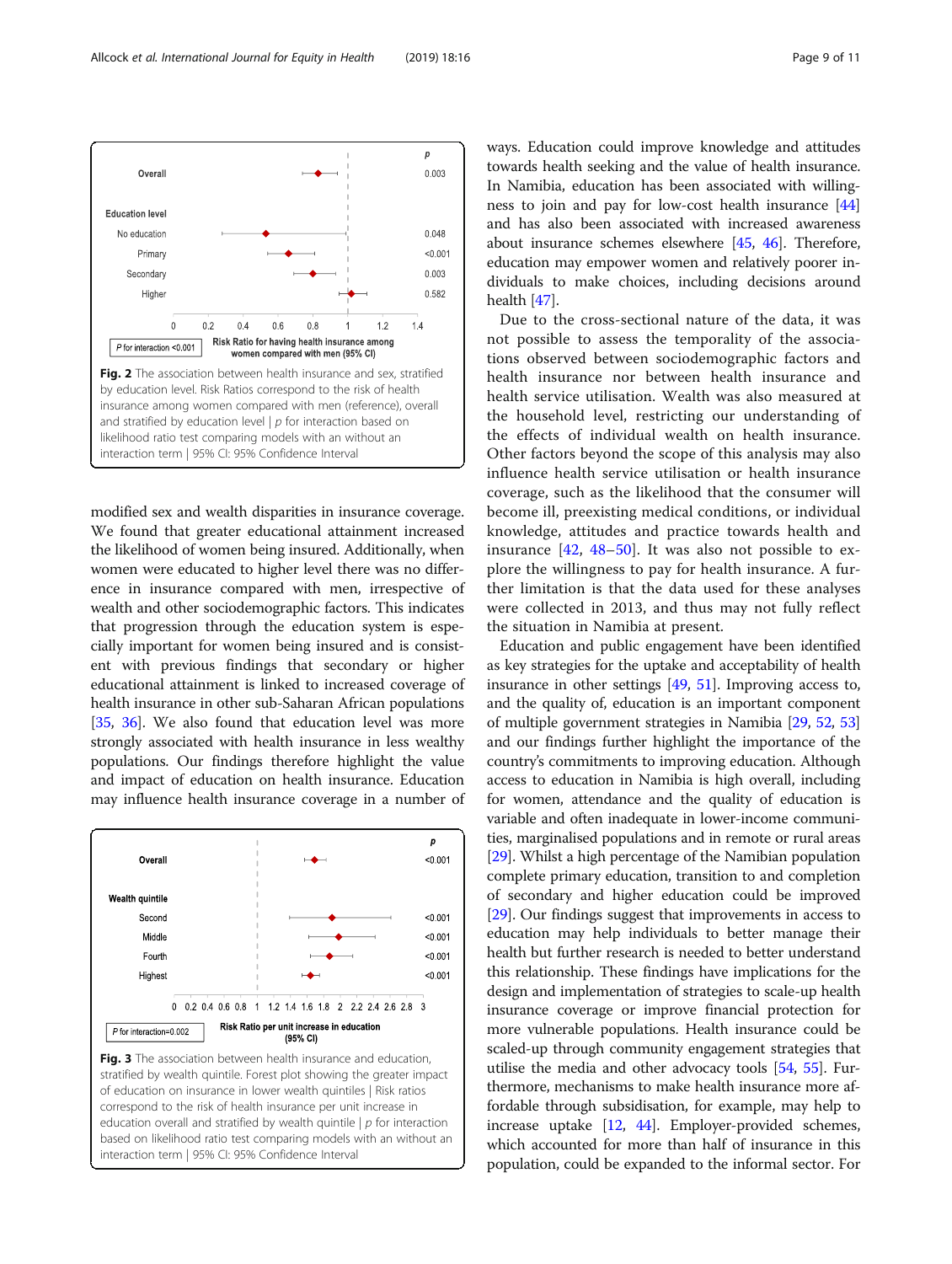<span id="page-9-0"></span>example, one study in Namibia found that employers on commercial farms were receptive to providing a co-pay insurance plan for their employees [\[56\]](#page-10-0). An alternative solution in countries like Namibia, where around a fifth of healthcare is financed via private health insurance, is that Governments could target public financing to populations less able or likely to participate in voluntary insurance schemes [\[57\]](#page-10-0).

# Conclusions

In conclusion, health insurance is an important component of health service utilisation in Namibia, but inequities in the coverage of these insurance schemes means that many individuals could be at a disadvantage when accessing healthcare. Specifically, women and those with lower levels of education and wealth were less likely to be covered by health insurance. Our findings suggest that, in Namibia, education may be important for bridging gaps in health insurance coverage for women and the less wealthy, but further research is needed to fully understand this relationship. These findings could inform the design and implementation of interventions to scale-up health insurance or provide greater financial protection from healthcare-associated costs for uninsured populations. Additional research is also needed to evaluate the effectiveness of insurance schemes and the quality of care received as a result of being insured in Namibia and elsewhere if UHC is to be realised.

# Additional file

[Additional file 1:](https://doi.org/10.1186/s12939-019-0915-4) Figure S1. Proportion of insured individuals with each type of health insurance, stratified by sex. Number labels correspond to the number of individuals. Figure S2. Type of healthcare provider where inpatient and outpatient care was sought by health insurance coverage | A insured  $n = 350$  uninsured  $n = 1005$ ; B insured  $n = 143$  uninsured  $n = 479$  | HF: health facility | OP: outreach point | CHW: community health worker. Table S1. Weighted prevalence of health insurance by sociodemographic factors. Table S2. Weighted prevalence of seeking outpatient and inpatient care\* by sociodemographic characteristics. Table S3. Clustering of sociodemographic factors within households, EAs and regions ( $n = 14,443$ ). Table S4. Association between exposures of interest and seeking outpatient care in the four weeks prior to the survey ( $n = 14,443$ ). Table S5. Association between exposures of interest and inpatient care ( $n = 14,443$ ). **Table S6.** Association between sociodemographic factors and health insurance, stratified by sex. Table **S7.** Association between sociodemographic factors and health insurance, stratified by education level. Table S8. Association between sociodemographic factors and health insurance, stratified by wealth quintile. (DOCX 178 kb)

#### Abbreviations

DHS: Demographic and Health Survey; EA: enumeration area; GDP: Gross Domestic Product; OOP: out-of-pocket; SD: standard deviation; SSA: sub-Saharan Africa; THE: Total Health Expenditure; UHC: Universal Health Coverage; WHO: World Health Organization

# Acknowledgements

We are grateful to the DHS Program for granting access to these data.

### Funding

The study was supported by the Wellcome Trust (grant number 206194), the African Partnership for Chronic Disease Research (Medical Research Council UK partnership grant number MR/K013491/1), and the National Institute for Health Research Cambridge Biomedical Research Centre (UK).

#### Availability of data and materials

The datasets analysed during the current study are available from the DHS Program: <https://dhsprogram.com/data/available-datasets.cfm>.

#### Authors' contributions

SA analysed and interpreted DHS data and was a primary contributor in writing the manuscript. EY and MS supervised and guided analytical work and the writing of this manuscript. All authors read and approved the final manuscript.

# Ethics approval and consent to participate

Ethical review and approval for procedures and questionnaires for standard DHS surveys is provided by ICF Institutional Review Board (IRB). Countryspecific DHS survey protocols are reviewed by the ICF IRB and typically by an IRB in the host country. Verbal consent is obtained from the participant and a signature is provided by the interviewer to acknowledge that this event has taken place.

#### Consent for publication

Not applicable.

#### Competing interests

The authors declare that they have no competing interests.

#### Publisher's Note

Springer Nature remains neutral with regard to jurisdictional claims in published maps and institutional affiliations.

# Received: 15 June 2018 Accepted: 6 January 2019 Published online: 22 January 2019

#### References

- 1. World Health Organization. What is universal health coverage? 2014. Available from: [http://www.who.int/features/qa/universal\\_health\\_coverage/](http://www.who.int/features/qa/universal_health_coverage/en/) [en/](http://www.who.int/features/qa/universal_health_coverage/en/). Accessed 12 Mar 2018.
- 2. World Health Organization and the International Bank for Reconstruction and Development/The World Bank, Tracking Universal Health Coverage: 2017 Global Monitoring Report. 2017: Switzerland.
- 3. World Bank. Namibia. 2017. Available from: [http://data.worldbank.org/](http://data.worldbank.org/country/namibia) [country/namibia.](http://data.worldbank.org/country/namibia) Accessed 14 Aug 2017.
- 4. Republic of Namibia Ministry of Health and Social Services. Namibia 2014/15 Health Accounts Report. Windhoek: Ministry of Health and Social Services; 2017.
- 5. Republic of Namibia Ministry of Health and Social Services, National Health Policy Framework 2010–2020. 2010, Ministry of Health and Social Services: Windhoek, Namibia.
- 6. Xu K, et al. Exploring the thresholds of health expenditure for protection against nancial risk, in Health systems financing: the path to universal coverage. Geneva: World Health Organization; 2010.
- 7. The World Bank. GINI index (World Bank estimate). World Development Indicators. Available from: [http://databank.worldbank.org/data/reports.](http://databank.worldbank.org/data/reports.aspx?source=2&series=SI.POV.GINI) [aspx?source=2&series=SI.POV.GINI](http://databank.worldbank.org/data/reports.aspx?source=2&series=SI.POV.GINI). Accessed 16 Mar 2018.
- 8. Central Bureau of Statistics National Planning Commission, A Review of Poverty and Inequality in Namibia 2008, Central Bureau of Statistics National Planning Commission: Windoek, Namibia.
- 9. Dieleman JL, et al. Trends in future health financing and coverage: future health spending and universal health coverage in 188 countries. Lancet. 2016;391:1783-98.
- 10. World Health Organization Regional Office for Africa, A.H.O. Namibia: Universal coverage. Available from: [http://www.aho.afro.who.int/profiles\\_](http://www.aho.afro.who.int/profiles_information/index.php/Namibia:Universal_coverage) [information/index.php/Namibia:Universal\\_coverage](http://www.aho.afro.who.int/profiles_information/index.php/Namibia:Universal_coverage). Accessed 4 Apr 2018.
- 11. Reeves A, et al. Financing universal health coverage--effects of alternative tax structures on public health systems: cross-national modelling in 89 lowincome and middle-income countries. Lancet. 386(9990):274–80.